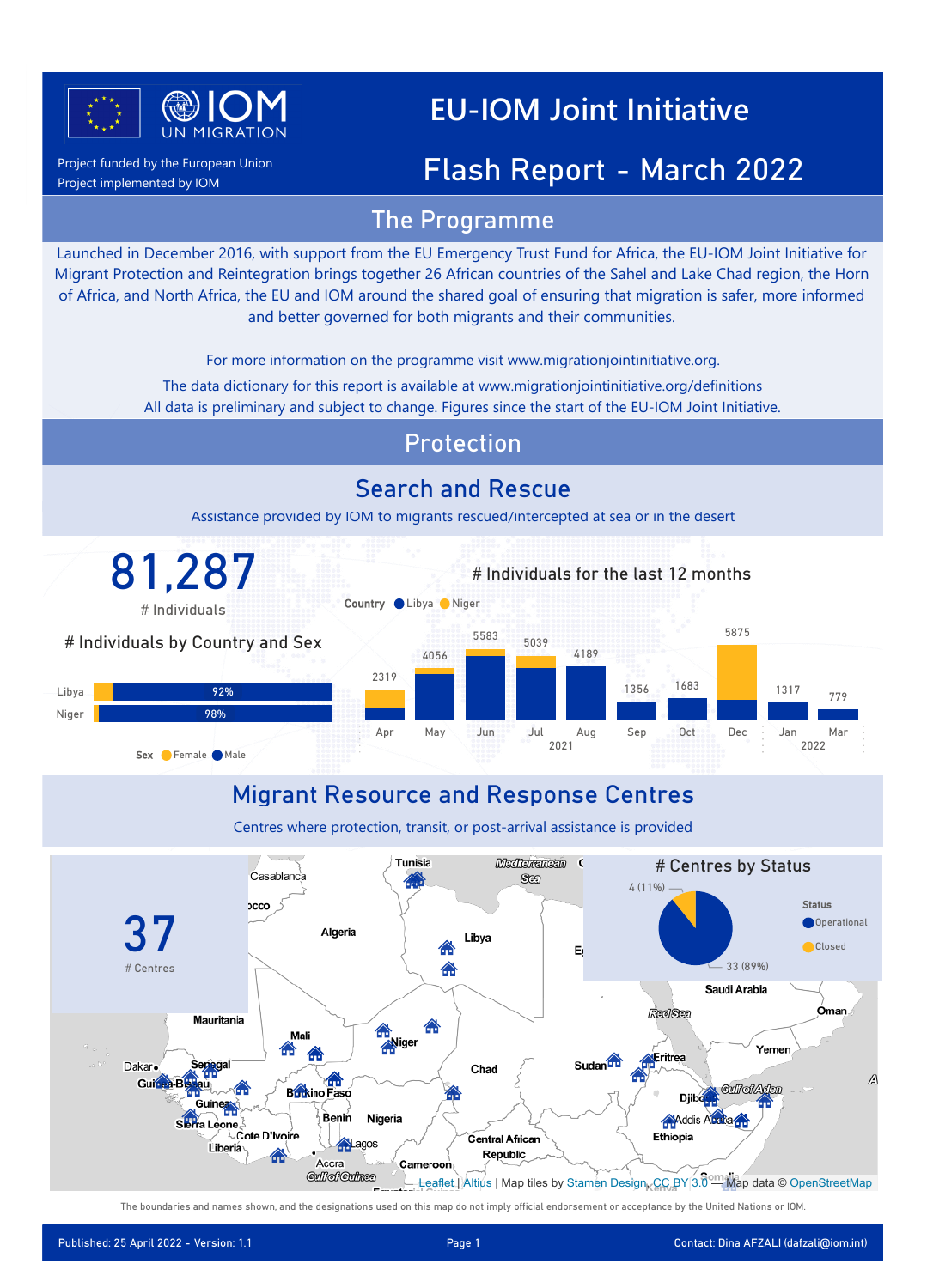

## **EU-IOM Joint Initiative** Project funded by the European Union **Flash Report - March 2022**

Project implemented by IOM

### Voluntary Return Assistance

Assistance provided to migrants to return from a host country to their countries of origin

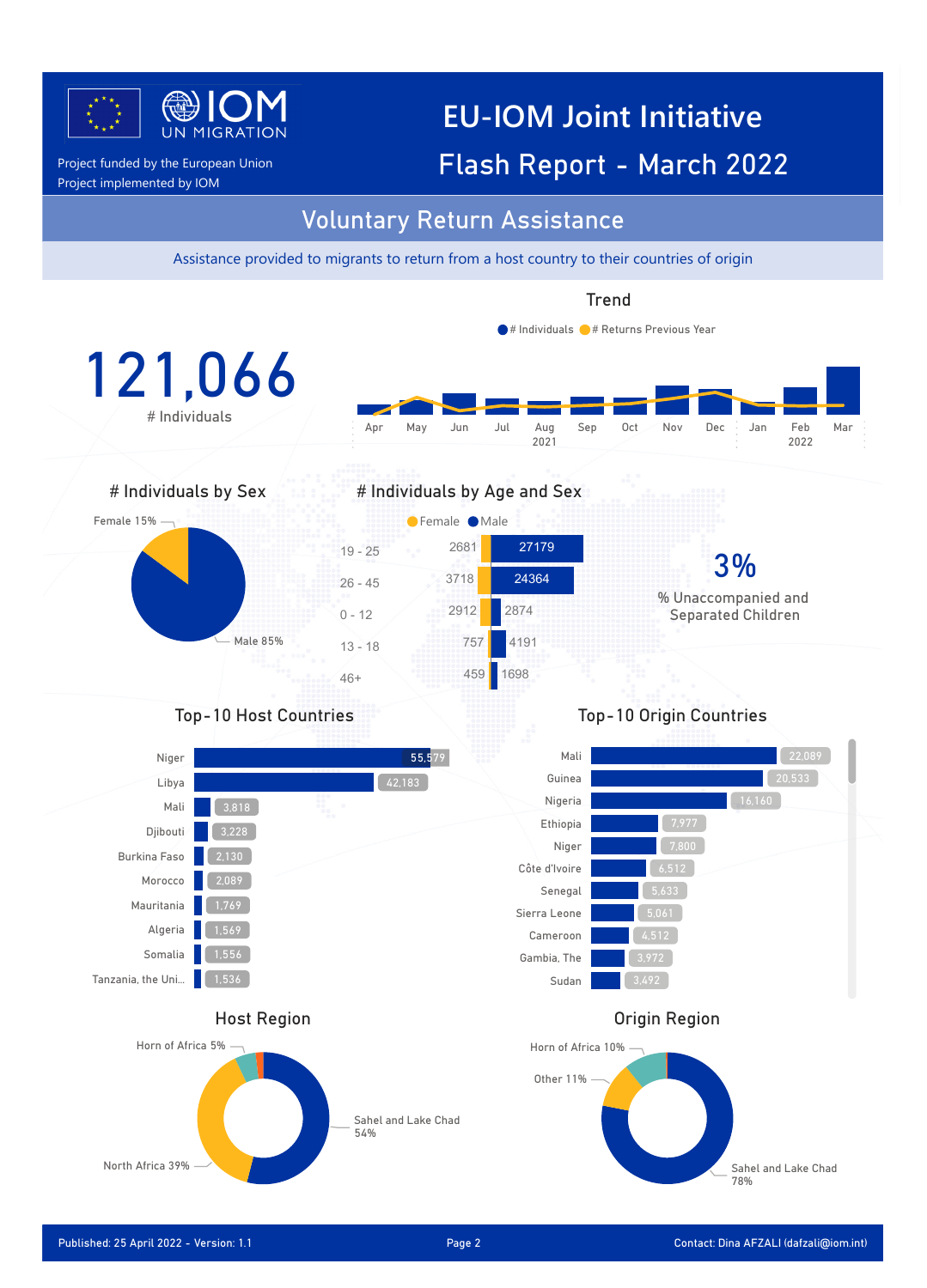

## **EU-IOM Joint Initiative** Project funded by the European Union **Flash Report - March 2022**

Project implemented by IOM

### Reintegration Assistance

Reintegration is a multidimensional process enabling individuals to re-establish the economic, social and psychosocial relationships needed to maintain life, livelihood and dignity and achieve inclusion in civic life

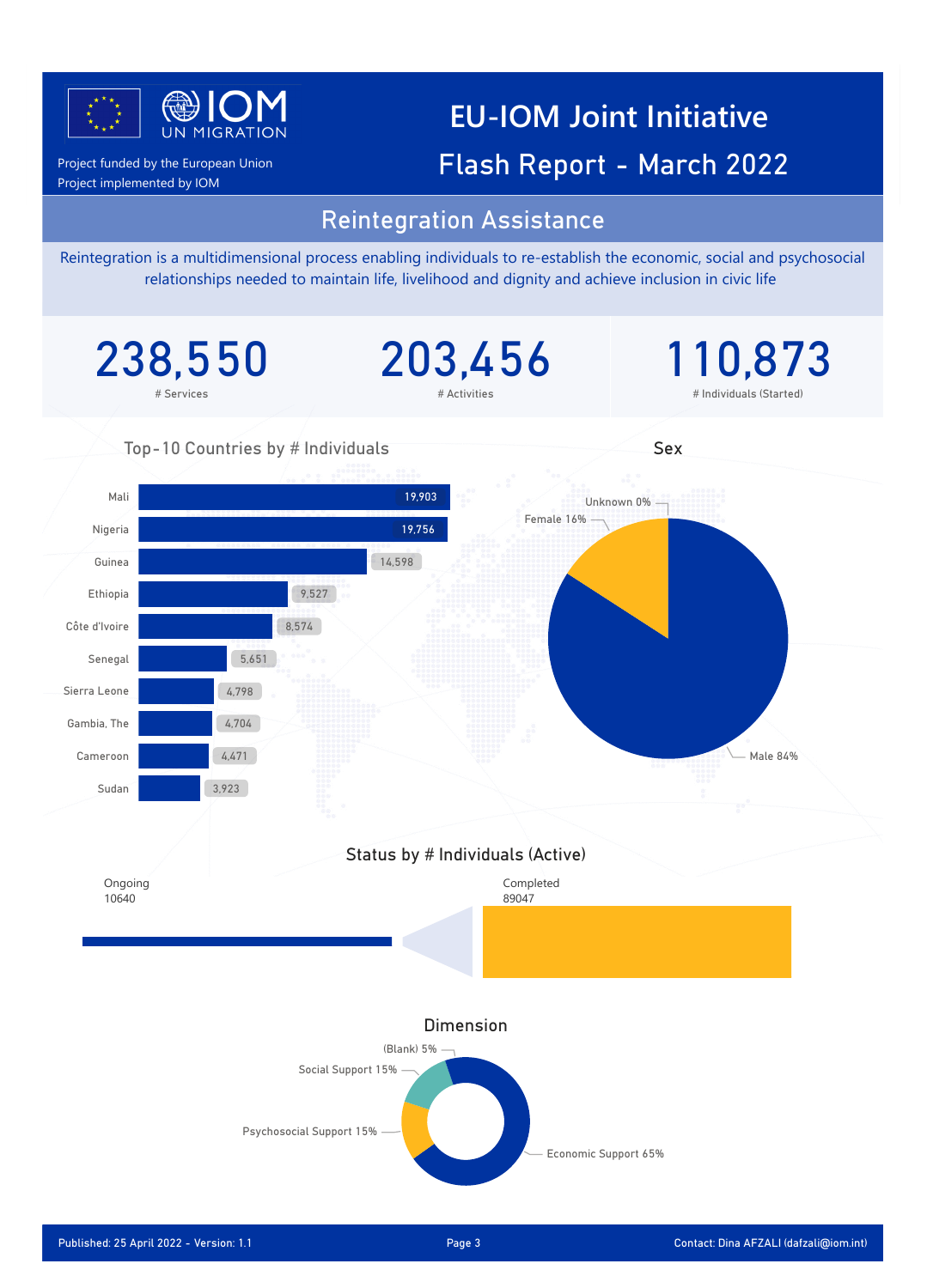

Project implemented by IOM

**EU-IOM Joint Initiative** Project funded by the European Union **Flash Report - March 2022** 

### Direct Assistance

Direct Assistance is provided as protection assistance in Libya, and transit or post-arrival assistance in other countries. Assistance can include medical and psychosocial support at individual and family levels, accommodation, family tracing, and legal information.



### Information and Awareness Raising

Provide information about the risks of irregular migration and regular migration options to promote social cohesion between returned migrants and their communities, and current migrants and their host communities.

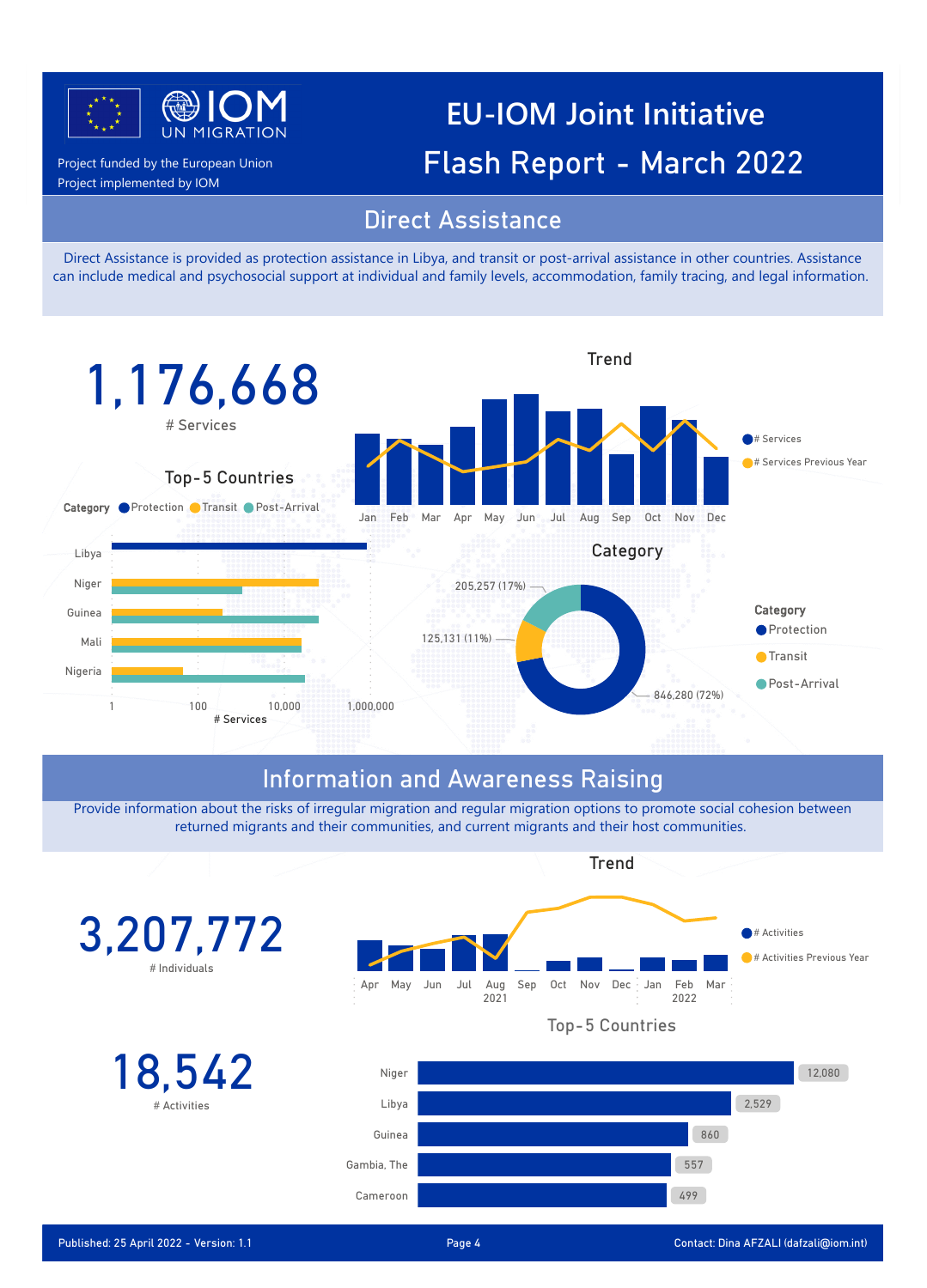

### **EU-IOM Joint Initiative**

### Project funded by the European Union **Flash Report - March 2022**

Project implemented by IOM

### Data Collection and Analysis

Power BI Desktop

Ensure evidence-based policy and programming by collecting and analysing data on migrant movements and profiles along the main migration routes in Africa.



Top-5 Countries

The boundaries and names shown, and the designations used on this map do not imply official endorsement or acceptance by the United Nations or IOM.

Building ownership and investing in state and non-state actors strengthening migration governance

### Capacity Building **Community Stabilisation**

Local/regional activities to improve livelihood opportunities for local youth, promoting regular work and improve infrastructures

515

# Activities

267,837

923

# Activities

# Individuals

Published: 25 April 2022 - Version: 1.1 Page 5 Contact: Dina AFZALI (dafzali@iom.int)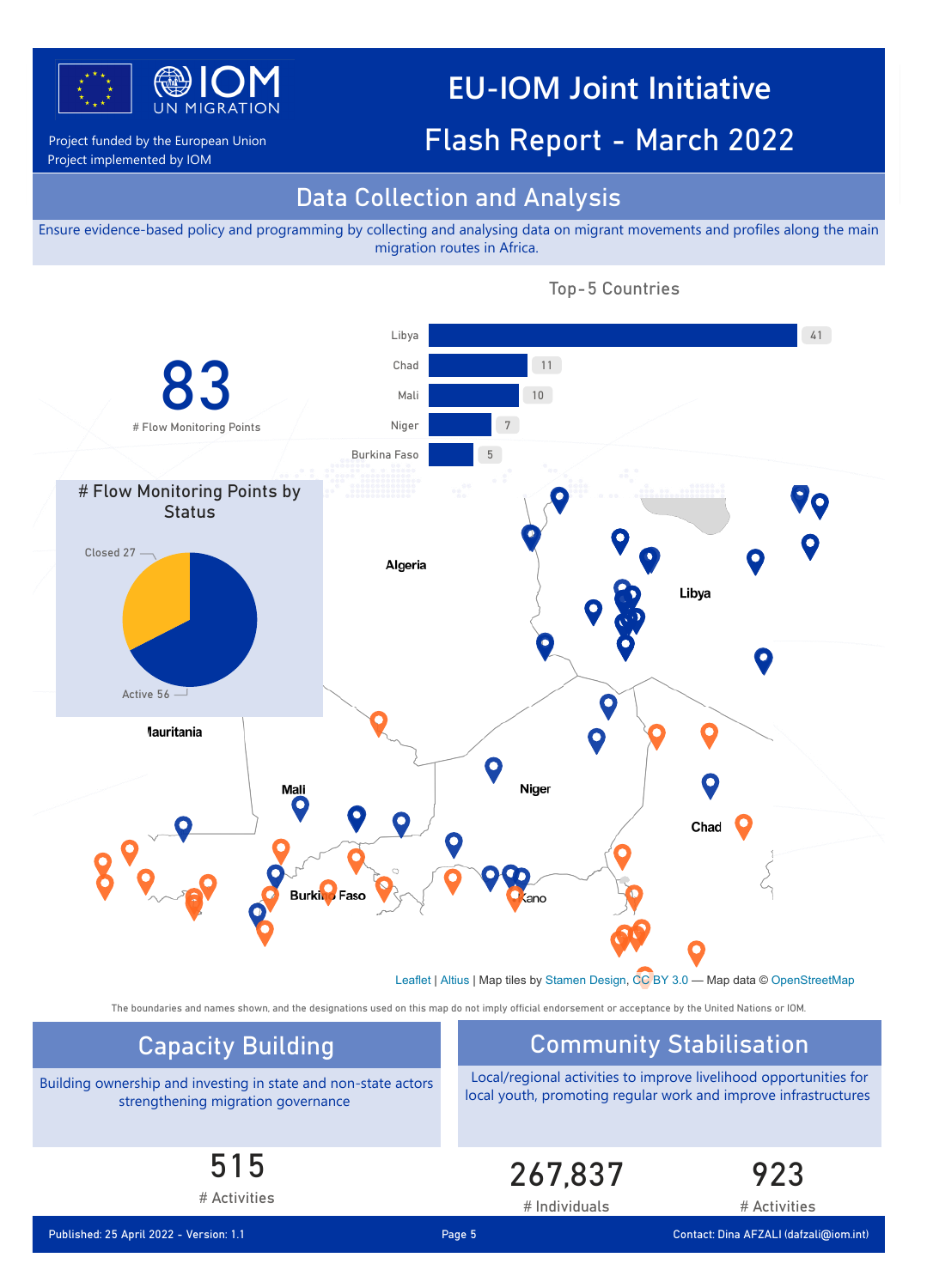

## **EU-IOM Joint Initiative**

### Flash Report - March 2022

Project funded by the European Union Project implemented by IOM

### Sahel and Lake Chad Region

This section presents results under the EU-IOM Joint Initiative for Migrant Protection and Reintegration in the Sahel and Lake Chad. Countries covered in this region are Burkina Faso, Cameroon, Chad, Côte d'Ivoire, the Gambia, Ghana, Guinea, Guinea Bissau, Mali, Mauritania, Niger, Nigeria and Senegal.

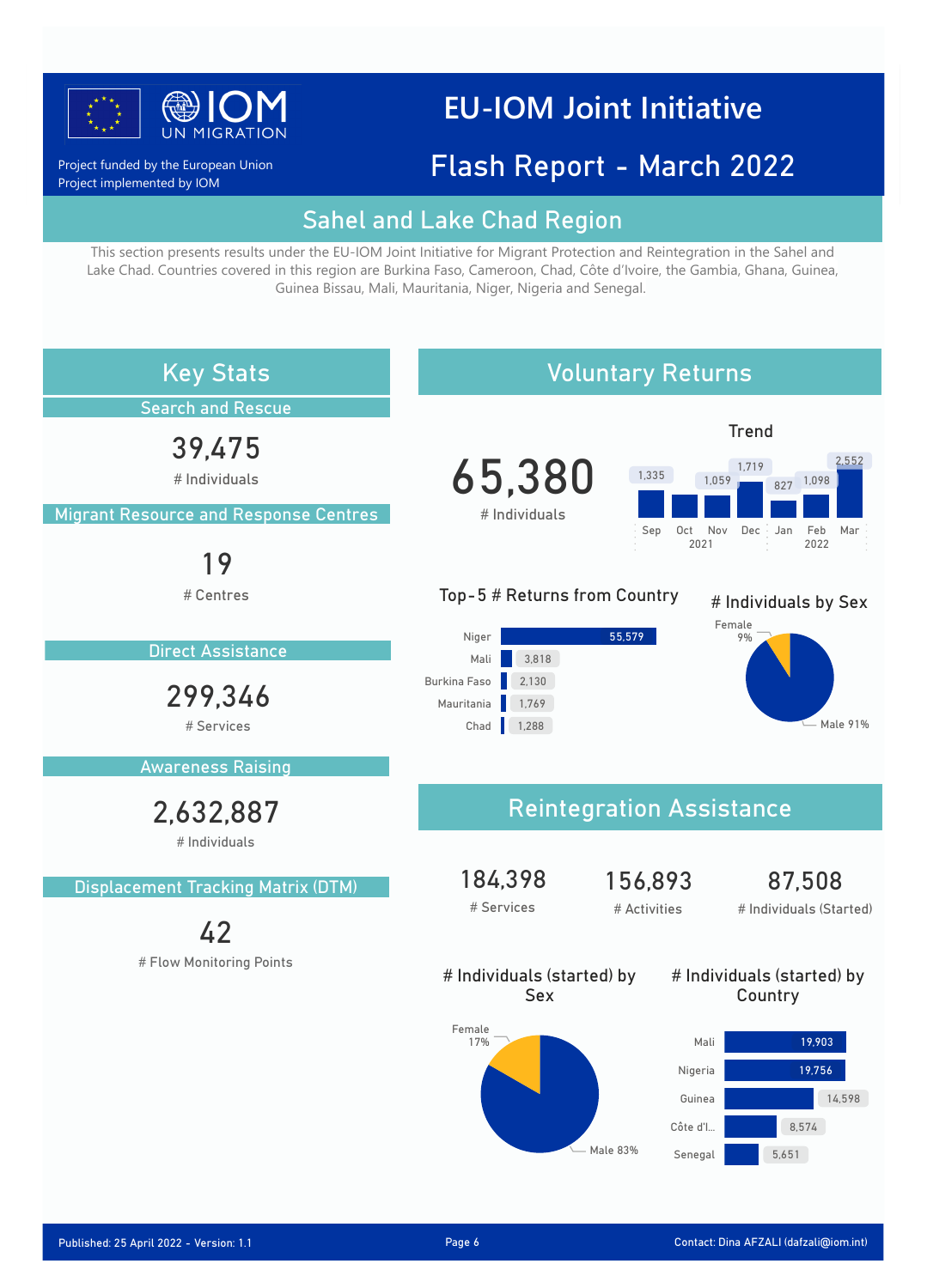

# **EU-IOM Joint Initiative** Flash Report - March 2022

Project funded by the European Union Project implemented by IOM

### Horn of Africa Region

This section presents results under the EU-IOM Joint Initiative for Migrant Protection and Reintegration in the Horn of Africa. Core countries in this region are Djibouti, Ethiopia, Somalia, and Sudan. Further countries covered under the Joint Initiative in the Horn of Africa are Eritrea, Kenya, Uganda, and South Sudan as well as Malawi, Mozambique, Tanzania and Zambia on the Southern migration route.

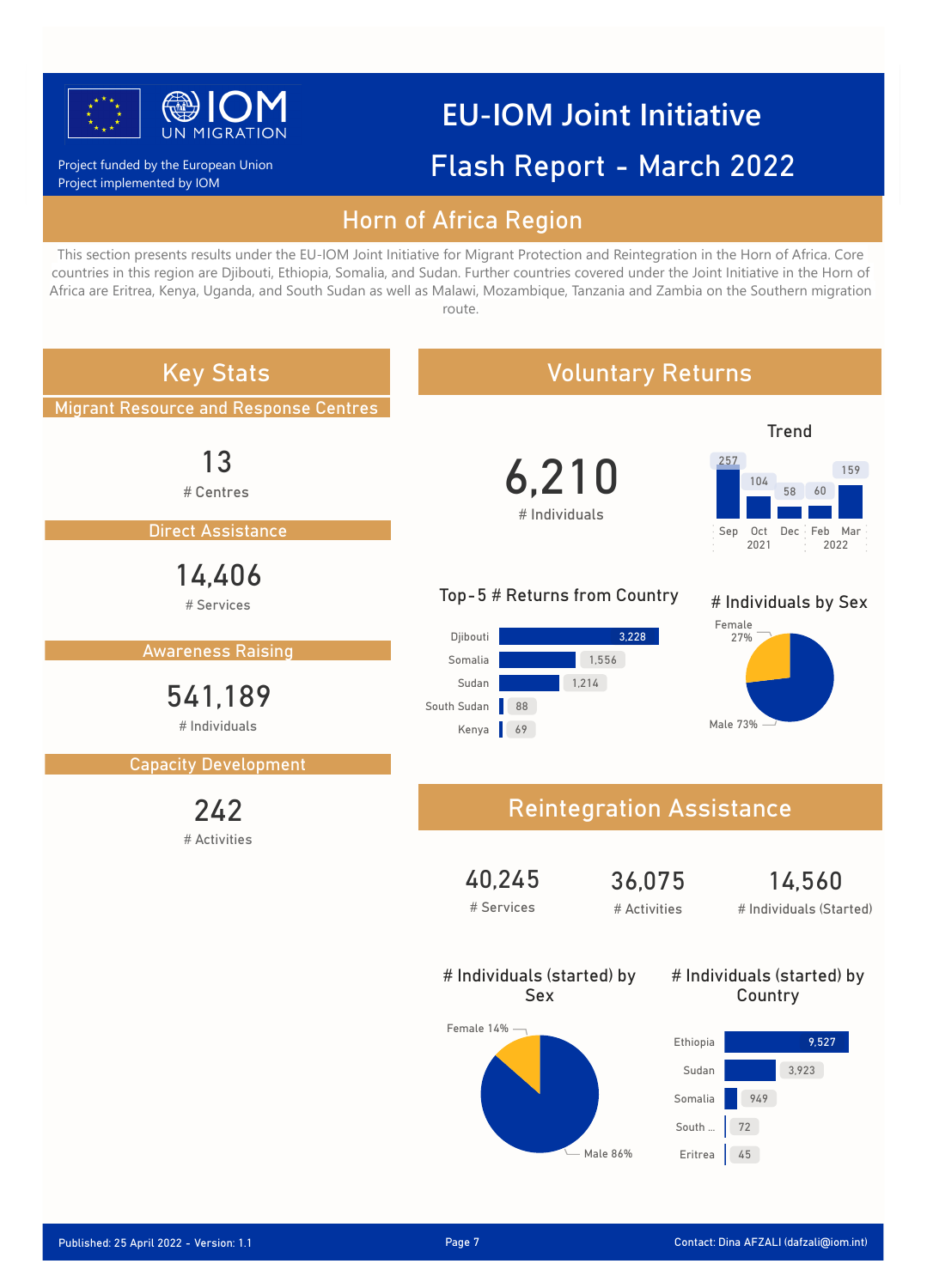

# **EU-IOM Joint Initiative**

### Project implemented by IOM Project funded by the European Union

## Flash Report - March 2022

### North Africa Region

This section presents results under the EU-IOM Joint Initiative for Migrant Protection and Reintegration in North Africa. Countries covered in this region are Algeria, Egypt, Libya, Morocco and Tunisia.